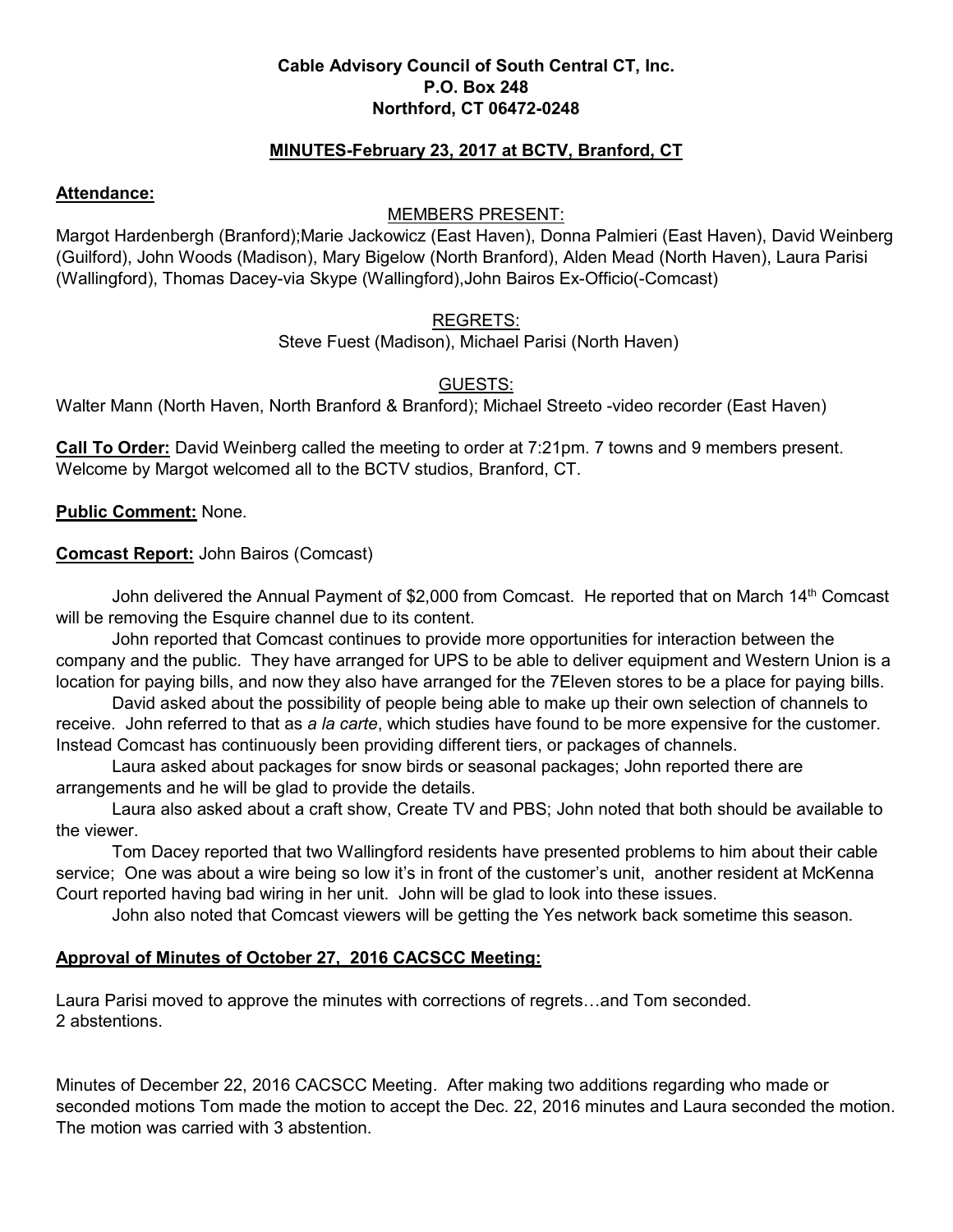The corrections are as follows: Laura seconded the payment to Walter. Steve made motion to discontinue insurance subsidy ,and Laura seconded.

# **Chairman's Report:**

David reported on receipt of several letters from Lock and Lord regarding contract renewals and expirations. This information is available on a website-www.xfinity.com/contractrenewals

On March 5 2017 for Branford, WNET will discontinue its v-me service. And David acknowledge that the Check from Comcast has been delivered to the CACSCC.

**Treasurer's Report:**Tom delivered it as follows via Skype and it was accepted.

DEPOSITS \$855.00 EXPENSES \$43.98 (2 months website Now \$21.99) \$90.00 (Recording Secretary) \$40.00 (Walter Mann website upkeep) \$250.00 (ACM)

TOTAL EXPENSES \$423.98

CHECKING BAL \$4,393.55 INTEREST ON CD 12/31 \$2.69 1/31 \$2.19 CD BALANCE \$12,925.68 TOTAL CASH RESERVE \$17,319.23 RESPECTFULLY SUBMITTED THOMAS E DACEY, TREASURER 2-23-17

#### **Old Business/Unfinished Business:**

Received insurance payment from No. Haven.

The Annual Reports from each PEG group in Guilford, Madison and Wallingford have been submitted and received by Mary Bigelow; the ones from North Branford, North Haven and Branford have been submitted to PURA online and are at the printers now.

There was discussion whether there is still the need for hard copies, in light of the online submissions being available for all to access. John Bairos reported that Comcast will accept digital copies. The chair will try to check with PURA that electronic only submissions are permissible.

#### **New Business:**

Nominating ctte; David appointed Margot as chair and Laura Parisi as vice chair, and will report at the next meeting that those currently in office have agreed to serve in the same positions next year.

Laura asked about sharing programming between towns. David suggested we use a clearing house such as PegMedia.org to share program.